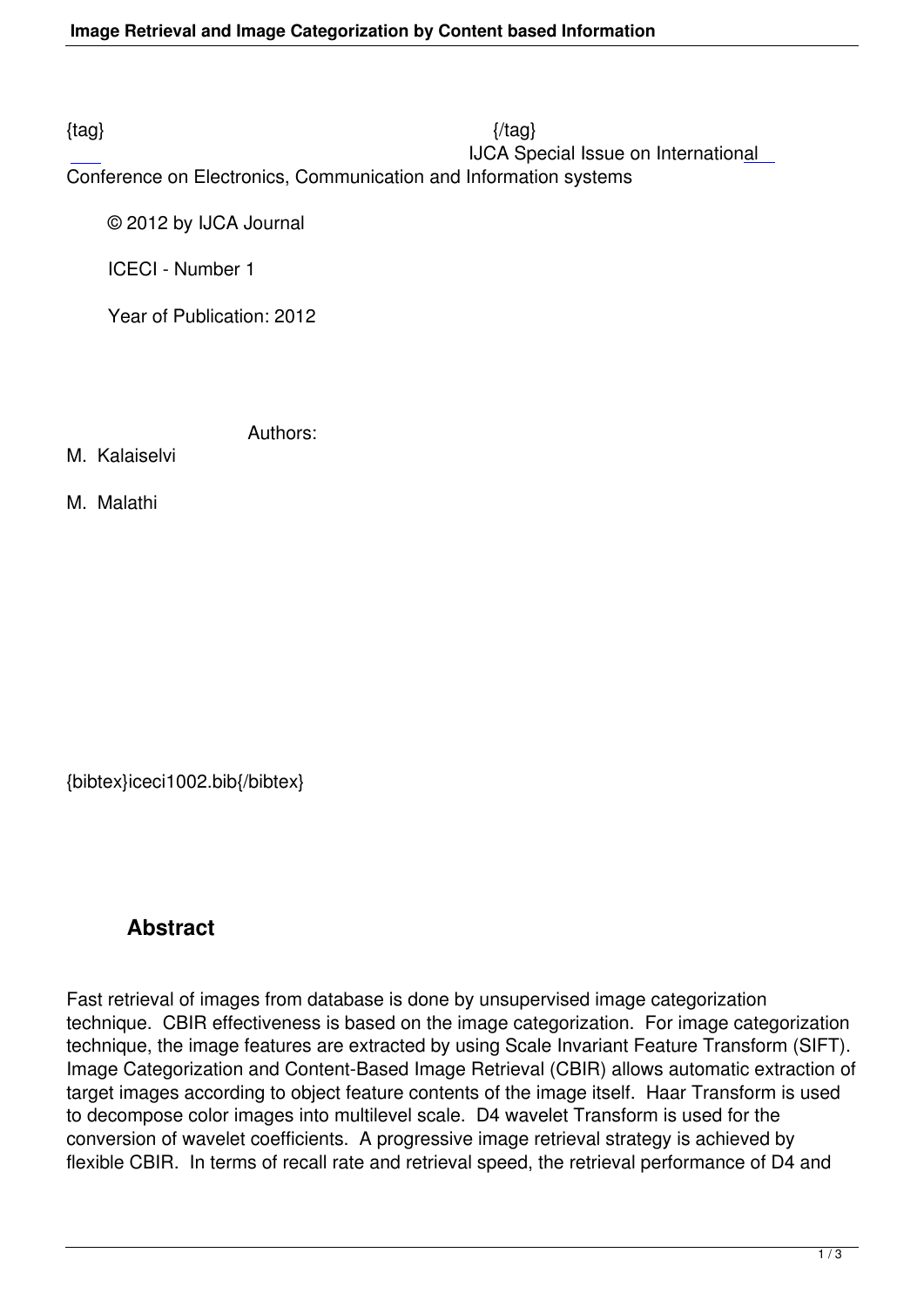Haar wavelet is compared with its wavelet histograms. Efficient retrieval can be achieved experimentally and the results can be reflected in the form of CBIR wavelets. Image Retrieval system is a system for searching and retrieving similar images from a large database of digital images. Images are ranked based on their similarities.

## **Refer**

## **ences**

Chum O and Zisserman A, " An Exemplar Model for Learning Object Classes, & quot; Proc. IEEE Conf. Computer Vision and Pattern Recognition, 2007.

Csurka G, Bray C, Dance C, and Fan L, " Visual Categorization with Bags of Keypoints, " Proc. European Conf. Computer Vision Workshop Statistical Learning in Computer Vision, 2004.

Fergus R, Perona P, and Zisserman A, " Object Class Recognition by Unsupervised Scale-Invariant Learning, & quot; Proc. IEEE Conf. Computer Vision and Pattern Recognition, 2003.

- Fei-Fei L, Fergus R and Perona P, & quot; Learning Generative Visual models from Few Training Examples: An incremental Bayesian Approach Tested on 101 Object Categories ", proc. IEEE Int' Conf. Computer Vision and pattern recogonisation Workshop Generative-Model based Vision, 2004.

Griffin G, Holub A, and Perona P, & quot; Caltech-256 Object Category Dataset, & quot; technical report, California Inst. of Technology, 2007.

Kim G, Faloutsos C, and Hebert M, " Unsupervised Modeling of Object Categories Using Link Analysis Techniques, & quot: Proc. IEEE Conf. Computer Vision and Pattern Recognition, 2008.

Lee Y. J and Grauman K, " Shape Discovery from Unlabeled Image Collections, & quot; Proc. IEEE Conf. Computer Vision and Pattern Recognition, 2009.

Lowe D. G, & quot; Distinctive Image Features from Scale-Invariant Key points, & quot; Int' I J. Computer Vision, vol. 60, no. 2, pp. 91-110, 2004.

Yuchi Huang, Qingshan Liu, Fengjun Lv, & quot; Unsupervised Image Categorization by Hypergraph Partition, & quot; IEEE Trans. Pattern Analysis and Machine Intelligence, vol 33,no. 6, pp. 1266-1273, 2011.

Zhu L, Chen Y, and Yuille A, " Unsupervised Learning of a Probabilistic Grammar for Object Detection and Parsing, & quot; Advances in Neural Information Processing Systems 19, B. Scho¨ lkopf, J. Platt, and T. Hoffman, eds. , MIT Press, 2007.

Zhu L, Chen Y and Yuille A, & quot; Unsupervised Learning of Probabilistic Grammar-Markov Models for Object Categories&quot:, IEEE Trans. Pattern Analysis and Machine Intelligence, vol 1, pp. 114-128, 2009.

Quellec, G. ; Lamard, M. ; Cazuguel, G. ; Cochener, B. ; Roux, C, & quot; Fast wavelet-Based Image Characterization for Highly Adaptive Image Retrieval", Proc. IEEE Transaction on Image Processing,volume 21, issue:4, pp. 1613-1623,April 2012.

Ghanem, S. M.; Ismail, M. A.; Omar, S. G. " System Design of a Super-peer Netwwork For Content-Based Image Retrieval" Proc IEEE 10th Interntional Conference on Computer And Information Technology,pp. 2486-2493, 2010.

Y. Liu,D D. XU, I. W. Tsang, and J. Luo,Textual Query Of Personal photos facilitated